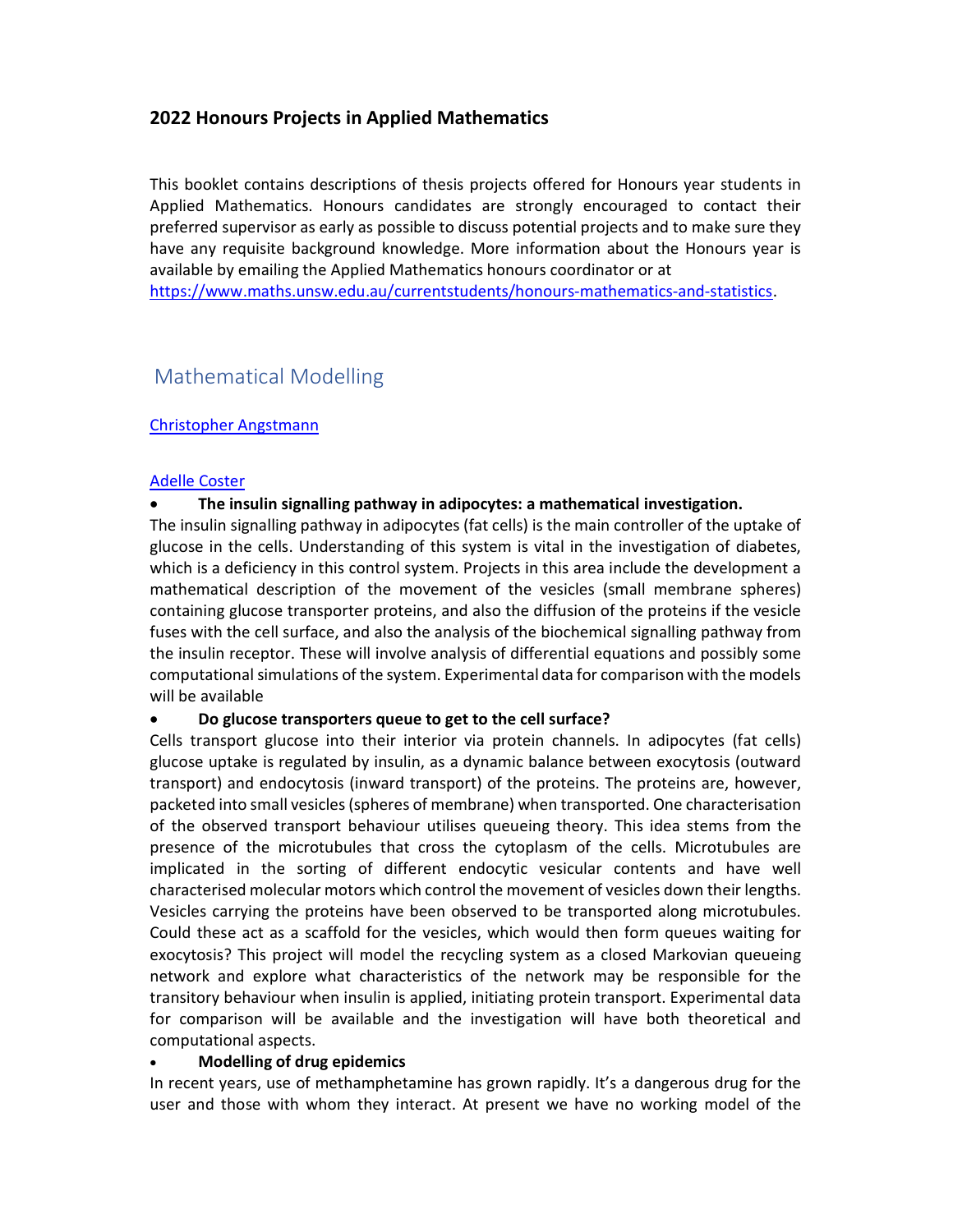methamphetamine epidemic that could be used to explore various policy options to deal with the epidemic or simply project its likely course. This project will explore different models developed for drug use and develop a credible model of the methamphetamine epidemic in Australia. This work would be jointly supervised by Prof Don Weatherburn at the National Drug and Alcohol Research Centre.

#### Recidivism in the Criminal Justice System

Researchers are often called upon to evaluate programs designed to reduce the rate of reoffending. Typically, however, there are not observations of every offence a person commits, but rather only for those that result in an arrest or a conviction. How big a change would you need in actual re-offending rates to see a measurable difference in re-arrest or re-conviction rates? What interventions could be made, and what would be their effects? The investigation will look at different mathematical approaches to model this problem and intervention strategies.

This work would be jointly supervised by Prof Don Weatherburn at the National Drug and Alcohol Research Centre.

#### Modelling Myelinated Nerve Function.

Pacemaking in cardiac and neuronal cells is primarily controlled by the interaction between different voltage gated ion channels. An existing mathematical model of the human motor axon utilises coupled differential equations to describe the electrical activity within the nerve. This model will be explored to interpret the measured responses to extended hyperpolarisation and the contribution of different ion currents to the transmission of signals. It will also investigate the responses of sensory neurons to strong longlasting hyperpolarisation and contrast with motor neurons. Extensions to the model will then be made to incorporate additional inhomegeneities within the neuron structure. This project will include analysis and development of coupled differential equations, numerical simulations and the optimisation of the model using data from the experimental literature.

#### Gary Froyland

#### Lagrangian coherent structures in haemodynamics

Haemodynamics (the dynamics of blood flow) is believed to be a crucial factor in aneurysm formation, evolution, and eventual rupture. Turbulent motion near the artery wall can weaken already damaged arteries, as can oscillations between turbulent and laminar flow. Simulations of 3D blood flow is either derived by (i) computational fluid dynamics (CFD) from patient-specific mathematical models obtained from angiographic images or (ii) laser scanning of real flow through a patient- specific physical plastic/gel cast. In this project, joint with Prof. Tracie Barber (UNSW Mech. and Manufact. Engineering), you will apply the latest mathematical techniques for flow analysis, based on dynamical systems and elliptic PDEs to separate and track regions of turbulent and regular blood flow. Prof. Barber will provide the realistic flow data from her laboratory, from both CFD simulations and physical casts. There is also the opportunity to further develop mathematical theory to solve problems specific to haemodynamics.

#### Michael Watson

#### Modelling Phagocytic Capacity in Atherosclerotic Plaque Macrophages

Atherosclerosis, the primary cause of heart attacks and strokes, is characterised by the growth of plaques in the walls of arteries. Plaques are initiated by so-called "bad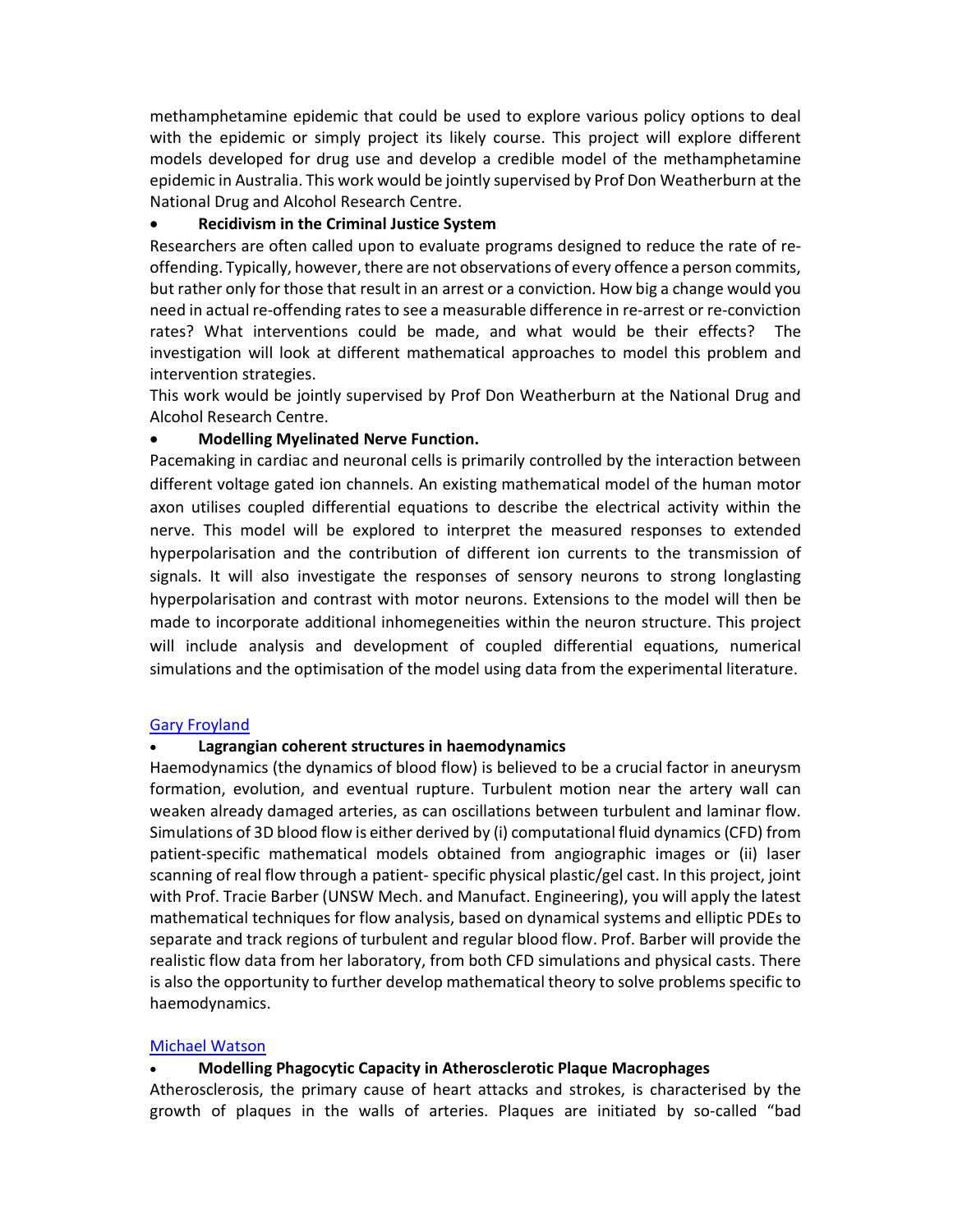cholesterol", which accumulates in the artery wall and triggers an immune response. Macrophages (specialised immune cells) are subsequently recruited to consume (phagocytose) and remove this cholesterol. However, when cholesterol-loaded macrophages die in the artery wall, the problem remains unresolved. This stimulates further macrophage recruitment, and, if the non-resolving state persists, a plaque full of fat and cellular debris develops. Plaque formation can be studied mathematically by modelling how fat is accumulated and recycled within a macrophage population. This involves the use of structured population models, in which macrophages are classified by their internalised fat content. Recent models of this type assume that there is no upper limit to how much fat a macrophage can internalise. While this assumption is mathematically convenient, it is clearly physically unrealistic (not least because internalised cholesterol has well-known cytotoxic effects). This project will develop new models that include an upper limit on macrophage phagocytic capacity. Based on both biological and mathematical considerations, a range of ways to impose this limit will be considered. The project will analyse and computationally solve differential equation models and will aim to understand the implications of macrophage phagocytic capacity for real life atherosclerotic plaques. Note that other projects related to atherosclerotic plaque modelling may also be available.

#### Amandine Schaeffer

 Gene thieves: how a nudibranch incorporates the stinging cells of the Bluebottle jellyfish (co-supervision Fabio Zanini, Fabilab). More info here.

# Computational Mathematics

## Josef Dick

- Well distributed points in high dimension with applications to numerical integration
- Generation of non-uniform quasi random numbers
- Approximation properties of neural networks

#### Gary Froyland

## Operator-theoretic and differential-geometric kernel methods for machine learning

This project will develop new mathematical and computational approaches to analyse highdimensional data. Operator-theoretic methods will be explored, including the use of transfer operators, dynamic Laplace operators, and Laplace-Beltrami operators, which extract dominant dynamic and geometric modes from the data. In the theoretical direction, this project will tackle the mathematisation of aspects of machine learning. In a combined theoretical and numerical direction, this project will investigate the construction of these operators from high-dimensional data using dynamic and geometric kernel methods. A possible application is to analysing global scalar fields obtained from satellite imagery such as sea-surface temperature to extract climate oscillations such as the El Nino Southern Oscillation and the Madden-Julian Oscillation. This project will use ideas from dynamical systems, functional analysis, and Riemannian geometry.

## Frances Kuo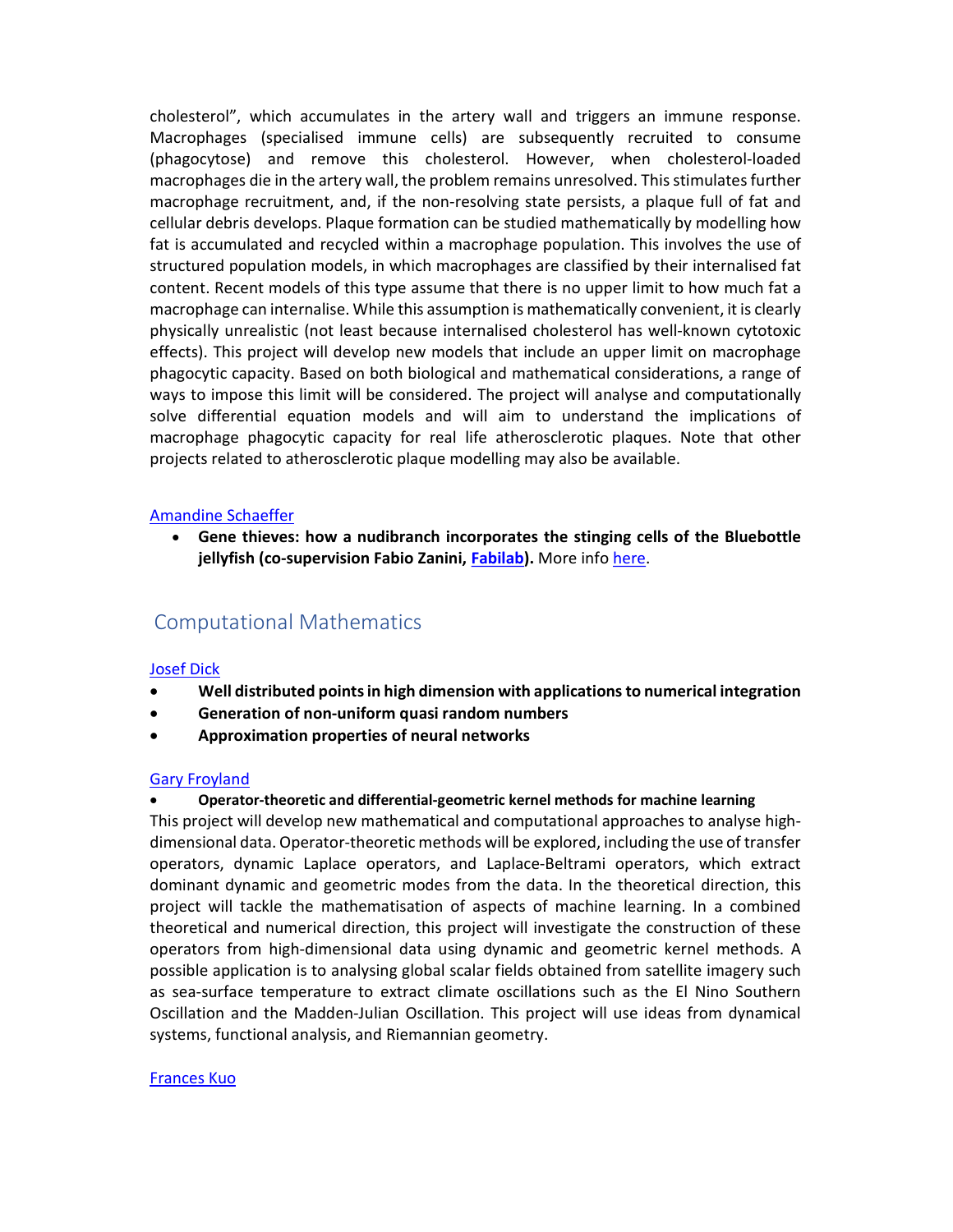# The theoretical development and/or practical application of Quasi-Monte Carlo methods

Quasi-Monte Carlo methods, or QMC methods in short, are numerical methods for high dimensional integration and related problems. The prefix "quasi" indicates that these methods rely on cleverly designed pointsets or sequences in high dimensions, as opposed to the regular Monte Carlo method which is based on sequences of pseudorandom numbers. We now know how to construct good QMC methods efficiently in thousands of dimensions, with fast error convergence independently of dimension! A potential honours project would be on the theoretical development and/or practical application of QMC methods.

# Quoc Thong Le Gia

- Approximate cloaking simulation
- Analysis of changing data and applications
- Long Short-Term Memory network and its applications

In machine learning, artificial neural networks are popular and effective algorithms that have many applications ranging from image recognition to simulations of financial markets. There are a few types of popular neural networks based on their structures, namely fully connected neural network (FCN), convolutional neural network (CNN) and long short-term memory network (LSTM).

In this project, we will investigate the structure of long short-term memory network and its use in the problem of portfolio optimization.

# Bill McLean

- Hierarchical Matrices
- Approximating the fractional powers of an elliptical differential operator
- Adaptive error control using discontinuous Galerkin time stepping

# Thanh Tran

# The role of the Landau-Lifschitz equation in micromagnetism

One of the hallmarks of modern society is the increasing demand for the large data storage which can be rapidly and efficiently accessed. The most important devices for information storage are magnetic memories which are used in, for example, mobile phones, credit cards, televisions, and computer hard drives.

Submicron-sized ferromagnetic elements are the main building blocks of data storage devices. They preserve magnetic orientation for a long time, allowing bits of information to be encoded as directions of the magnetisation vector. The stored information can be modified by an external magnetic field.

 A well-known model for magnetisation is the Landau-Lifshitz-Gilbert equation. The equation possesses complex mathematical properties such as nonconvex side-constraints, strongly nonlinear terms and the appearance of singularities. These properties demand sophisticated numerical approximations.

In this project you will learn different numerical methods to solve the equation. Depending on your needs and interests, there are open problems to cut your teeth on.

# Stochastic differential equations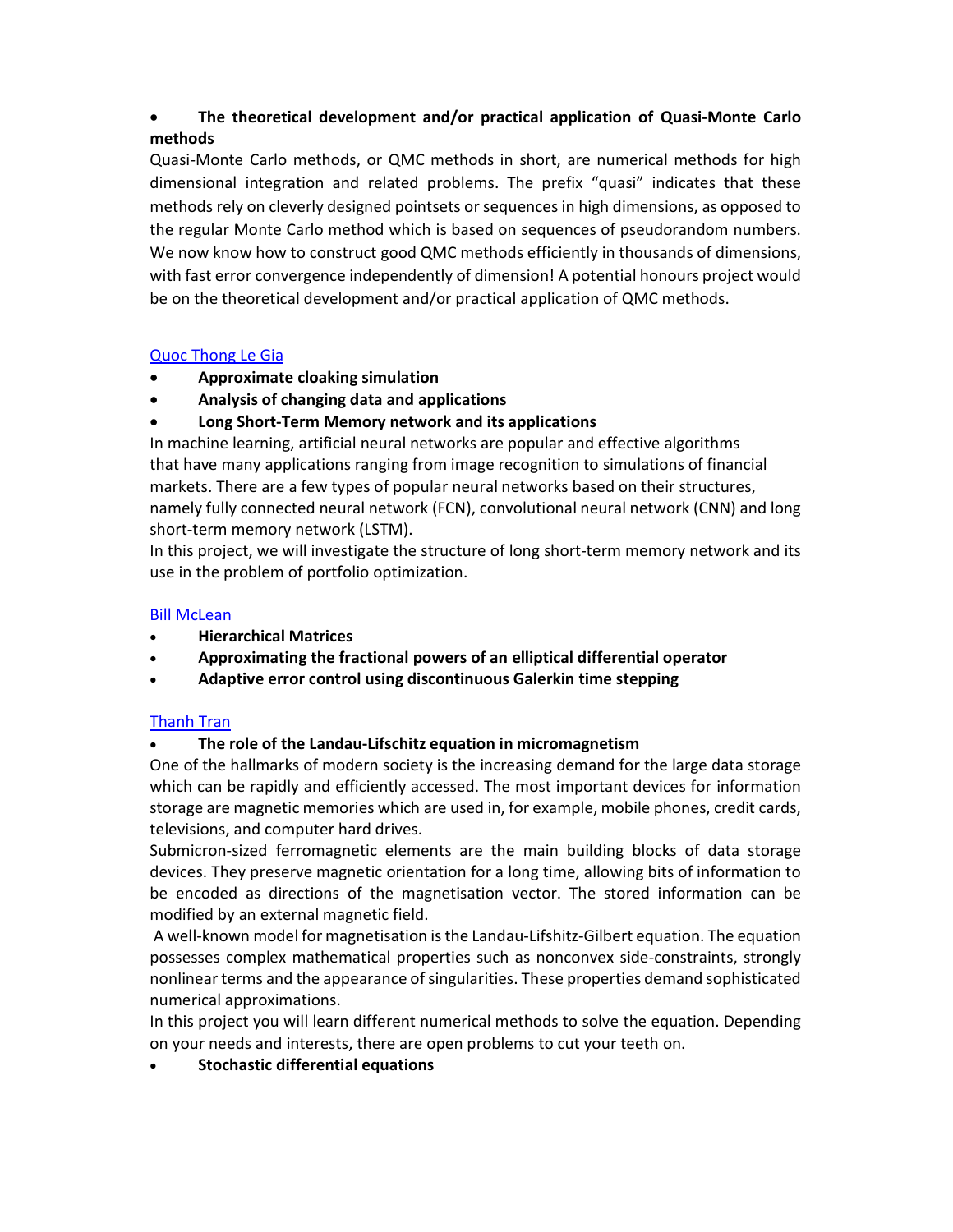In this project, you will learn how different basic numerical methods are developed for stochastic differential equations. You will then learn how to apply them to solve practical problems and compare the performance of the methods.

# Problems in random domains

In many industries (e.g., in aerospace engineering) random discrepancies between the ideal geometries conceived in the design phase and their actual realisation may lead to considerable variations in expected outcomes.

The effect of randomness in domains is even more dramatic in manufacturing of nanodevices (e.g. data storage devices governed by the Landau-Lifshitz-Gilbert equation). Indeed, under certain resolution, surfaces of these devices become rough, and a minor discrepancy results in relatively large adverse effects. In this project you will learn how shape calculus can be used to deal with problems on random domains.

# Boundary element methods

Boundary element methods have long been used in engineering to solve boundary value problems. These problems are formulated from many physical phenomena, ranging from mechanical engineering (e.g. in car design) to petroleum engineering (e.g. for simulation of fractured reservoirs).

In this project, you will first learn basic concepts of boundary element methods, how to implement and analyse efficiency and accuracy of the methods. Then, depending on your needs and interests, you will use the methods to solve practical problems in engineering or geodesy. Problems in geodesy will involve programming with data collected by a NASA satellite, which may contain up to almost 30 million points.

# Jan Zika

 Truncating climate errors: Developing new methods to improve how numerical climate models describe fluid flow and improve their projections of global warming.

# Fluid Dynamics, Oceanography and Meteorology

## Gary Froyland

# Lagrangian Coherent Structures in Ocean and Atmosphere Models

The ocean and atmosphere display complex nonlinear behaviour, whose underlying evolution rules change over time due to external and internal influences. Mixing processes of in the atmosphere and the ocean are also complex, but carry important geometric transport information. Using the latest models or observational data, and methods from dynamical systems, and elliptic PDEs, this project will identify and track over time those geometric structures that mix least. Known examples of such structures are eddies and gyres in the ocean, and vortices in the atmosphere, however, there are likely many undiscovered coherent pathways in these geophysical flows. There is also the possibility for the project to further develop mathematical theory and/or algorithms to treat one or more specific challenges arising in these application areas. This could a joint project with Mark Holzer or Shane Keating.

## Mark Holzer

Modelling and analysis of ocean biogeochemistry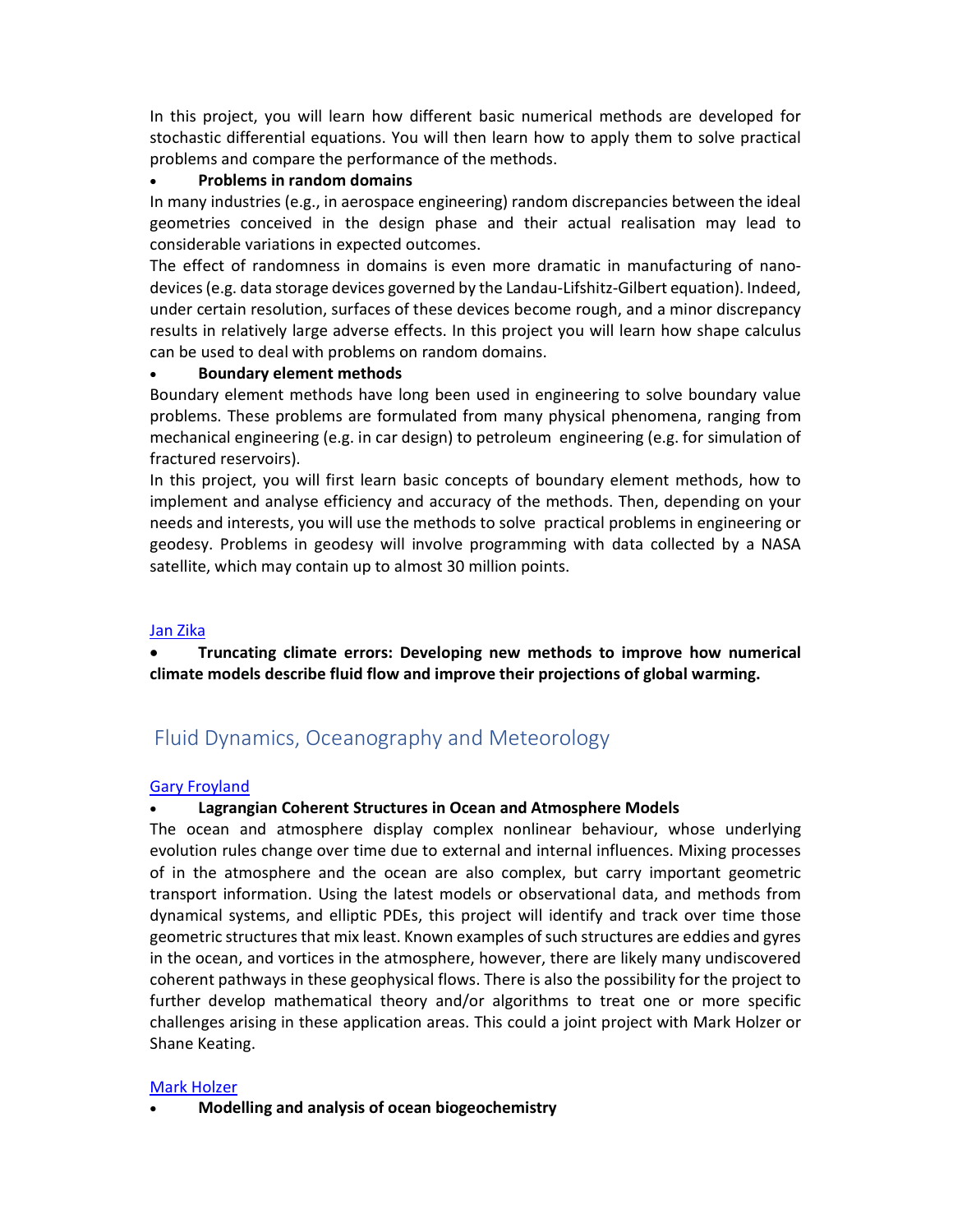- Construction of matrix models for geophysical flows
- Modelling of turbulent transport

# Shane Keating

# Simulating fractal curves in turbulent fluids

Material immersed in a turbulent fluid, such as oil, chlorophyll or dye, will be stirred and deformed into strikingly beautiful fractal-like filaments and curves. The geometry of these curves has a strong influence on how quickly the material is mixed and diffused throughout fluid. However, numerical models of turbulence often lack the computational power to fully resolve the dynamics of these curves and must represent or "parameterize" the average effect of the flow on the material using simplified models,

In this project you will explore a novel approach to parameterizing mixing in a turbulent fluid using a stochastic method to simulate fractal curves directly. The geometry of these curves will the be used to estimate the diffusion of material by the turbulent fluid. Strong coding ability with Matlab or Python is required.

# Ocean current velocimetry from ultra-high resolution satellite imagery

Particle image velocimetry (PIV) is a widely used technique for measuring flow velocities by tracking features in sequential images.

In this project, we will test the feasibility of using PIV to estimate ocean currents at the surface of the ocean from satellite images of sea-surface temperature. Knowledge of satellite remote sensing and ocean dynamics is not required, but strong computational ability in Matlab or Python is a must.

# Fluid transport by vortex ring entrainment

Vortices are rotating bodies of fluid that remain coherent for long periods, and are frequently observed in the atmosphere, ocean, and in laboratory experiments. Observations and simulations of vortices indicate that they are important for transporting properties such as heat, biological material, or pollutants over large distances.

While some fluid is transported by the core of the vortex, there is also transport due to ambient fluid that is captured or "entrained" within the outer ring and then travels with the vortex as it propagates. In this project, we will examine transport by entrainment of fluid in the vortex ring, or of multiple vortex rings. Experience with Python is required.

# Fluid dynamics of cycling peloton formation

In competitive cycling, a "peloton" is a group of riders that travels together in formation in order to reduce drag and save energy. The shape of the peloton will change depending on headwind and sidewind and the strategy of individual riders or teams of riders.

In this project, we will study the fluid dynamics of cycling pelotons and investigate how collective behaviour of cyclists can lead to peloton formation under different scenarios. No fluid dynamics knowledge is required, but Python programming experience is essential.

## Trevor McDougall

## Moninya Roughan

## Characterising marine extremes along the coast of southern NSW

The oceans along southern NSW are warming at some of the fastest rates on earth. Using long time series of in situ (measured) ocean temperature data we will explore the statistical characteristics, structure and drivers of marine extremes on the southern NSW shelf. Some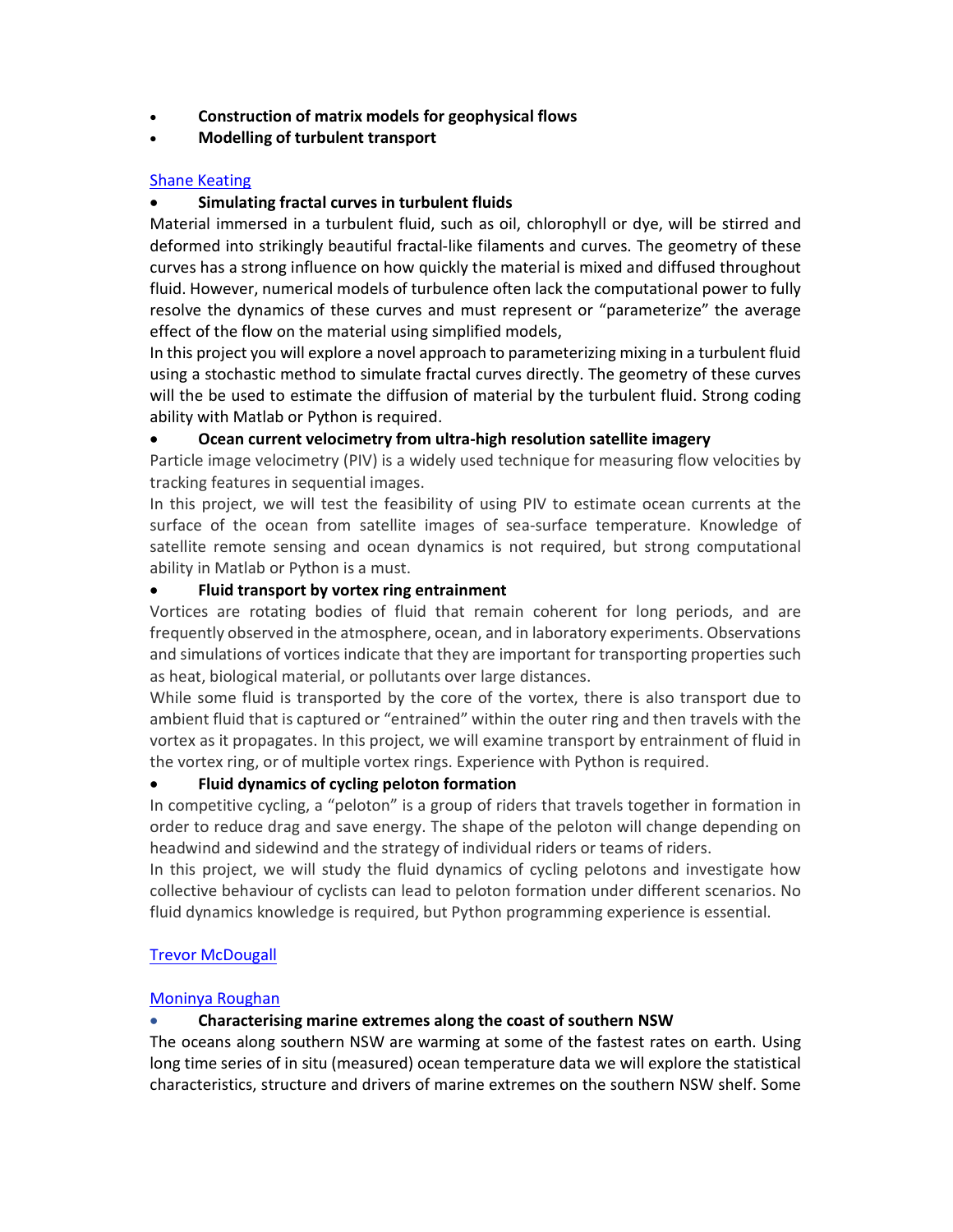knowledge of Python or Matlab and some basic statistics is as well as a keen interest in the ocean is required.

# Watermass characteristics of eddies in the Tasman Sea

The Tasman Sea is an ocean warming hotspot, and eddies are transporting more heat poleward, yet recent results showed that eddies (large rotating bodies of water) were freshening but not warming. We will use sub surface temperature and salinity data from autonomous profiling floats to explore the characteristics of extreme (warm and cold) Tasman Sea eddies and understand the nuances derived from the spatial structure and distribution of the eddies. Some knowledge of Python or Matlab and some basic statistics is as well as a keen interest in the ocean is required

# Chris Tisdell

 Exploring the theory of Navier-Stokes equations and their applications to fluid flow Navier-Stokes equations are of immense theoretical and physical interest. These partial differential equations have been used to better understand the weather, ocean currents, water flow in a pipe and air flow around a wing. However, the theory of the equations has not yet been fully formed. For example, it has not yet been proven whether solutions always exist in three dimensions and, if they do exist, whether they are smooth - i.e. they are infinitely differentiable all points in the domain. The Clay Mathematics Institute has identified this as one of the seven most important open problems in mathematics and has offered a US\$1 million prize for a solution or a counterexample.

In this project we will examine existence and smoothness of solutions to problems derived from the Navier-Stokes equations that arise in laminar fluid flow in porous tubes and channels. Channel flows - liquid flows confined within a closed conduit with no free surfaces - are everywhere. In plants and animals, they serve as the basic ingredient of vascular systems, distributing energy to where it is needed and allowing distal parts of the organism to communicate. In engineering, one of the major functions of channels is to transport liquids or gases from sites of production to the consumer or industry. Such a project will involve the nonlinear analysis of boundary value problems and some numerical approximations.

# Amandine Schaeffer

## Jan Zika

 Novel machine learning and optimisation techniques to characterise the ocean and provide a blueprint for quantifying the ocean's role in a changing climate.

 How does heat get into the ocean? An investigation of the physical mechanisms that control the ocean's uptake of heat and its effect on climate.

 Making climate models work better: Developing new methods to validate and improve the inner workings of numerical climate models and improve their projections of global warming and its impacts.

 Will it mix? New perspectives on turbulence in rotating fluid flows and how we estimate mixing from observations.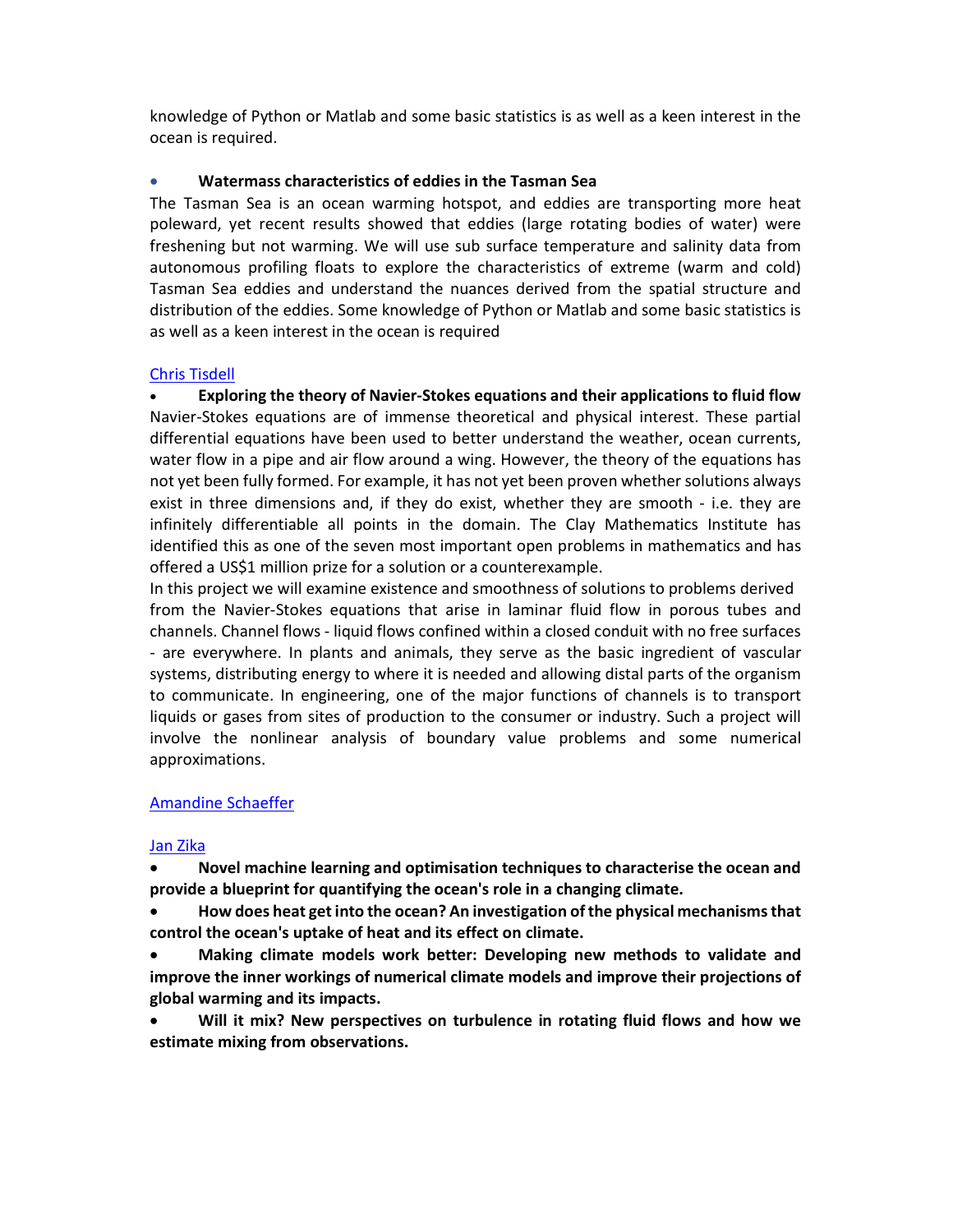# Mathematics Education

#### Chris Tisdell

## Improving the ways we teach and learn mathematics

Research into learning and teaching mathematics at universities is a relatively new and suboptimally theorized field. It has largely remained sheltered from critical debate due to dominant views of mathematics and its teaching as a universal, absolute and unchanging state within tertiary institutions. As such, inherited long-standing ways of teaching and learning therein have gained a lustre of naturalized value, forming what appears to be a state of global pedagogical agreement.

Responding to this over-stabilization, this project explores the following research questions: 1. What are the limitations and hidden consequences of traditionally dominant pedagogy within university mathematics education?

2. How might we constructively reframe and renew these situations by offering alternative pedagogical perspectives?

# Dynamical Systems

#### Christopher Angstmann

#### Gary Froyland

## Topics in dynamical systems, ergodic theory, and differential geometry

Ergodic theory is the study of the dynamics of ensembles of points, in contrast to topological dynamics, which focusses on the dynamics of single points. A number of theoretical Honours projects are available in dynamical systems, ergodic theory, and/or differential geometry, aiming at developing new mathematics to analyse the complex behaviour of nonlinear dynamical systems. Depending on your background, these projects may involve mathematics from Ergodic Theory, Functional Analysis, Measure Theory, Riemannian Geometry, Stochastic Processes, and Nonlinear and Random Dynamical Systems.

## Differential and spectral geometry with applications to fluid mixing.

Techniques from differential geometry and spectral geometry (via Laplace-type operators) have recently been shown to be particularly effective for analysing complex dynamics in a variety of theoretical and physical systems. This project will focus on developing and extending powerful techniques to extract important geometric and probabilistic dynamical structures from fluid-like models. If desired, application areas include the ocean (an incompressible fluid) and the atmosphere (a compressible fluid). This project will involve dynamical systems, differential geometry, and PDEs.

#### Stability of linear operator cocycles.

Classical perturbation theory yields continuity of the spectrum and eigenprojections of compact and quasi-compact linear operators. The situation is dramatically different when one creates a cocycle of different operators, driven by some ergodic process. This dramatic difference even occurs in finite-dimensions (cocycles of matrices). This project will discover theory for which one can expect continuity of the corresponding spectral objects, namely Lyapunov exponents and Oseledets spaces. The project will use mathematics from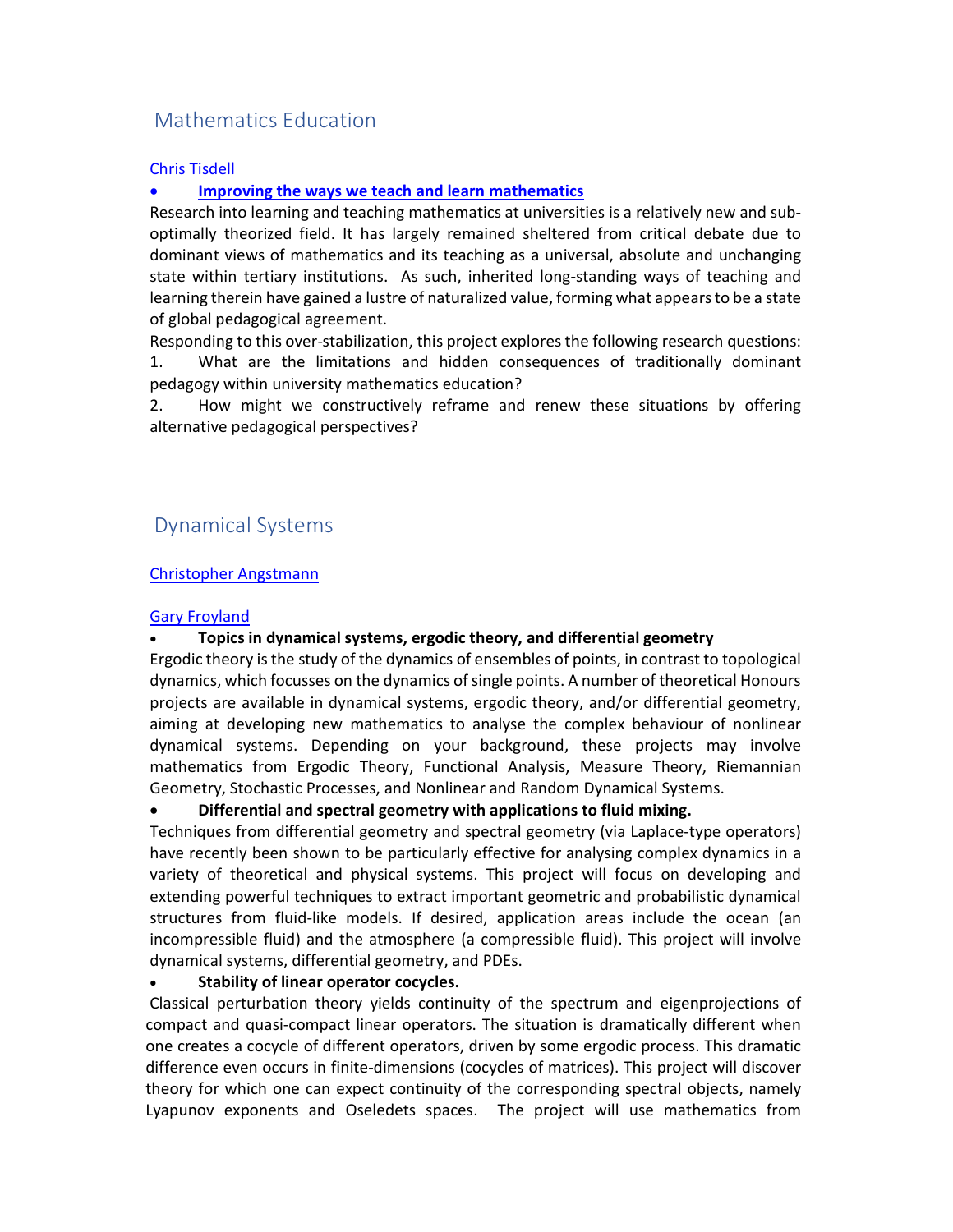probability and statistics, functional analysis, and connects to dynamical systems and ergodic theory.

# Extreme value statistics for chaotic systems.

Accurately estimating the probability of rare events is particularly challenging in models with long memory, such as systems with a high level of determinism and a low level of randomness. This project will develop mathematical theory and accurate, rigorous numerical schemes to handle such systems. The project will also apply these new methods to estimate the likelihood of rare events from real data. The project will use mathematics from probability and statistics, functional analysis, and connects to dynamical systems and ergodic theory.

# Transfer operator computations in high dimensions.

Many real-world dynamical systems operate in phase spaces that are very high dimensional and/or unknown. For example, the dynamics of ocean-atmosphere circulation at various spatial and temporal scales (e.g. from local weather to global climate) is invariable extremely high dimensional. On the other hand, there is increasing availability of spatial datasets from e.g. satellite imagery, which provide high resolution spatial images as ``movies'' in time. One can hope to construct dynamics of a projected system from the dynamics of these images, which are themselves operating in a high-dimensional space (dimension  $>=$  number of pixels in the image). This project will investigate recent ideas in constructing transfer operator for high-dimensional systems, and use ideas from dynamical systems, stochastic processes, functional analysis, and Riemannian geometry.

# John Roberts

- Algebraic dynamics
- Discrete integrable systems

# Wolfgang Schief

# Topics in Soliton Theory

Solitons constitute essentially localised nonlinear waves with remarkable novel interaction properties. The soliton represents one of the most intriguing of phenomena in modern physics and occurs in such diverse areas as nonlinear optics and relativity theory, plasma and solid state physics, as well as hydrodynamics. It has proven to have important technological applications in optical fibre communication systems and Josephson junction superconducting devices.

Nonlinear equations which describe solitonic phenomena (`soliton equations' or `integrable system') are ubiquitous and of great mathematical interest. They are privileged in that they are amenable to a variety of solution generation techniques. Thus, in particular, they generically admit invariance under symmetry transformations known as Bäcklund transformations and have associated nonlinear superposition principles (permutability theorems) whereby analytic expressions descriptive of multi-soliton interaction may be constructed. Integrable systems appear in a variety of guises such as ordinary and partial differential equations, difference and differential-difference equations, cellular automata and convergence acceleration algorithms.

It is by now well established that there exist deep and far-reaching connections between integrable systems and classical differential geometry. For instance, the interaction properties of solitons observed in 1953 by Seeger, Donth and Kochendörfer in the context of Frenkel and Kontorova's dislocation theory and later rediscovered by Zabusky and Kruskal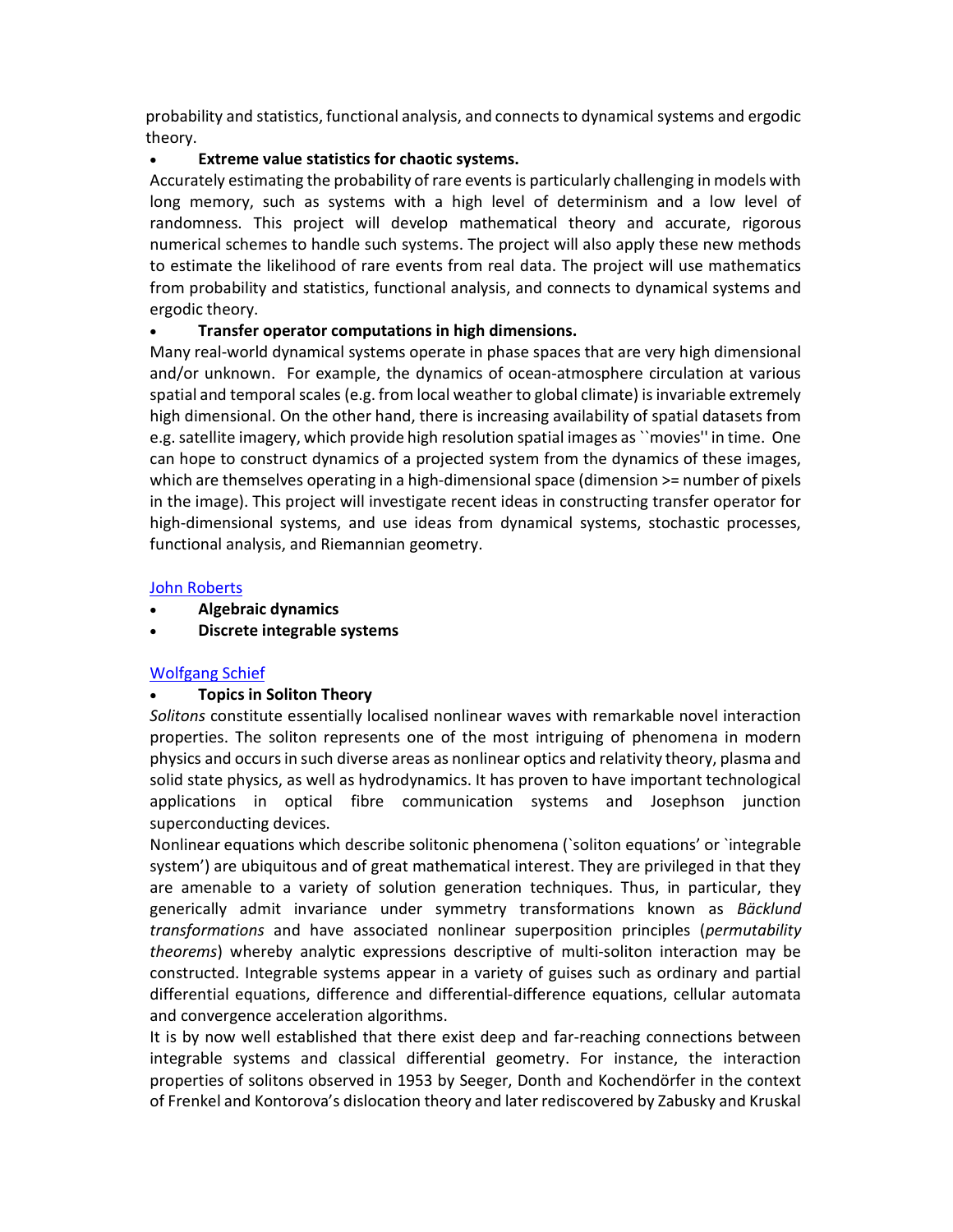(1965) in connection with the numerical treatment of the important Fermi-Pasta-Ulam problem are encoded in the geometry of particular classes of surfaces governed by the sine-Gordon equation and Korteweg-de Vries (KdV) equation respectively. The geometric study of integrable systems has proven to be very profitable to both soliton theory and differential geometry.

Integrable systems play an important role in discrete differential geometry. The term `discrete differential geometry' reflects the interaction of differential geometry (of curves, surfaces or, in general, manifolds) and discrete geometry (of, for instance, polytopes and simplicial complexes). This relatively new and active research area is located between pure and applied mathematics and is concerned with a variety of problems in such disciplines as mathematics, physics, computer science and even architectural modelling. Specifically, theoretical and applied areas such as differential, discrete and algebraic geometry, variational calculus, approximation theory, computational geometry, computer graphics, geometric processing and the theory of elasticity should be mentioned.

Soliton theory constitutes a rich source of Honours topics which range from applied to pure. Specific topics will be tailored towards the preferences, skills and knowledge of any individual student.

## Chris Tisdell

## Advanced Studies in differential equations

Many problems in nonlinear differential equations can reduced to the study of the set of solutions of an equation of the form  $f(x) = p$  in an appropriate space. This project will give the student an introduction to the applications of analysis to nonlinear differential equations. We will answer such questions as:

- 1. When do these equations have solutions?
- 2. What are the properties of the solution(s)?
- 3. How can we approximate the solution(s)?

A student who completes this project will be well-prepared to make the transition to research studies in related fields.

 A Deeper Understanding of Discrete and Continuous Systems Through Analysis on Time Scales

Historically, two of the most important types of mathematical equations that have been used to mathematically describe various dynamic processes are: differential and integral equations; and difference and summation equations, which model phenomena, respectively: in continuous time; or in discrete time. Traditionally, researchers have used either differential and integral equations or difference and summation equations | but not a combination of the two areas to describe dynamic models. However, it is now becoming apparent that certain phenomena do not involve solely continuous aspects or solely discrete aspects. Rather, they feature elements of both the continuous and the discrete. These types of hybrid processes are seen, for example, in population dynamics where non-overlapping generations occur. Furthermore, neither difference equations nor differential equations give a good description of most population growth. To effectively treat hybrid dynamical systems, a more modern and flexible mathematical framework is needed to accurately model continuous, discrete processes in a mutually consistent manner.

An emerging area that has the potential to effectively manage the above situations is the field of dynamic equations on time scales. Created by Hilger in 1990, this new and compelling area of mathematics is more general and versatile than the traditional theories of differential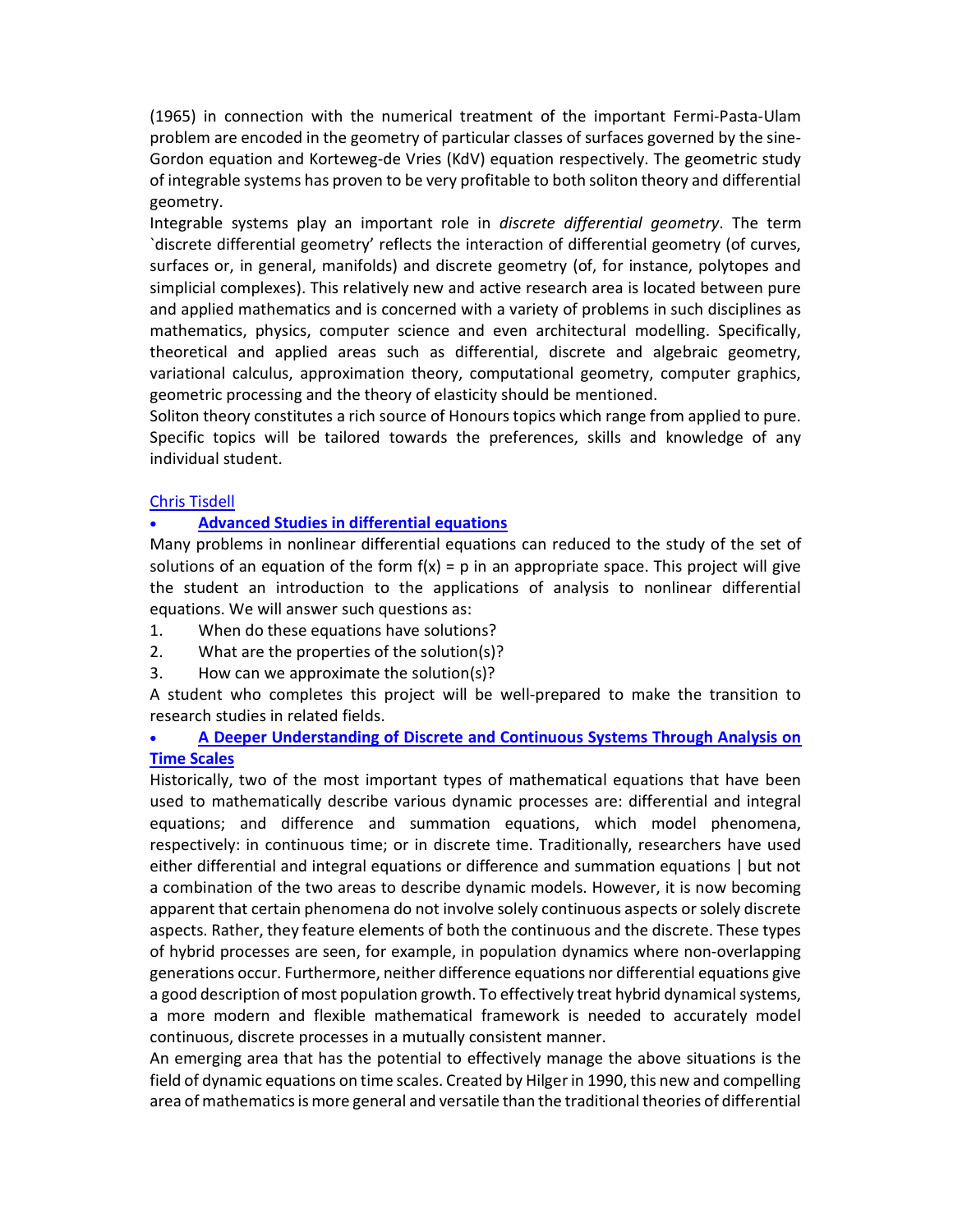and difference equations, and appears to be the way forward in the quest for accurate and flexible mathematical models. In fact, the field of dynamic equations on time scales contains and extends the classical theory of differential, difference, integral and summation equations as special cases. This project will perform an analysis of dynamic equations on time scales. It will uncover important qualitative and quantitative information about solutions; and the modelling possibilities. Students who undertake this project will be very well equipped to make contributions to this area of research.

# Advanced Studies in Nonlinear Difference Equations

Difference equations are of huge importance in modelling discrete phenomena and their solutions can possess a richer structure than those of analogous differential equations. This project will involve an investigation of nonlinear difference equations and the properties of their solutions (existence, multiplicity, boundedness, etc). Students who complete this project will be very well-equipped to contribute to the research field.

# **Optimisation**

# Gary Froyland

# Efficient optimisation methods for optimal transport.

Optimal transport concerns the transformation of one probability distribution into another with least cost. The theory of optimal transportation involves connections between optimisation, Riemannian geometry, and measures/probabilities. A key practical aspect is determining the optimal transport transformation, or at least the cost of this optimal transformation. This project will explore highly efficient techniques to determine optimal costs for transportation on large or high-dimensional domains.

# Optimising fluid mixing.

Combining techniques from dynamical systems and optimisation, this project aims to develop new mathematical algorithms and practical strategies for enhancing or controlling mixing in fluids, with applications in environmental (e.g. biology or pollution) and industrial settings. The project will use mathematics from optimisation, dynamical systems, functional analysis, and probability.

## Topics in integer programming and combinatorial optimisation.

Integer programming is a mathematical framework for solving large decision problems. Usually there is some underlying discrete structure for the problem such as a network or graph. You will learn new mathematical techniques in discrete mathematics, algebra, and geometry. If desired, application areas may include public or private transport modes in urban environments, medical imaging, scheduling airlines, rail, or mining processes.

## Stochastic integer programming.

Almost all real-world models have significant uncertainty in their measured data. A naive approach is to replace probability distributions of data with their mean value and create a single deterministic model. However, optimising this deterministic model typically results in decisions that are far from optimal. In order to make better decisions, the underlying probability distributions must be properly incorporated into the optimisation process. This is the aim of stochastic programming. The aim of this project is to develop rigorous optimization methods that include uncertainties in the forecast data and evaluate all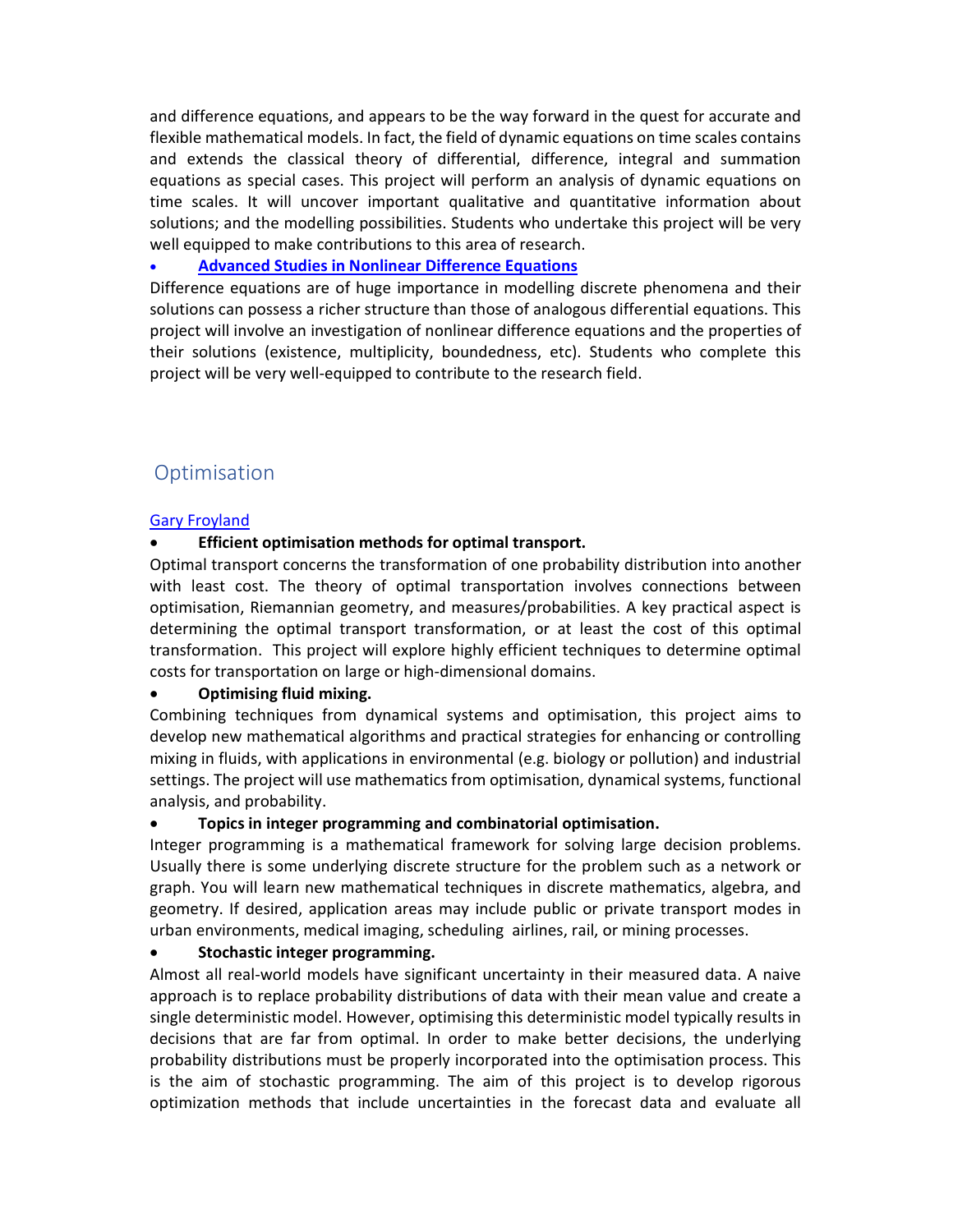possible options in light of the latest information. Familiarity with probability theory is essential. If desired, application areas may include scheduling airlines, rail, traffic, or mining processes.

#### Jeya Jeyakumar

## Robust Optimization Approaches to Feature Selection in Machine Learning

This project will examine Difference of Convex (DC) optimization approach to optimally choose representative features in data while constructing a support vector machine classifier simultaneously.

## Guoyin Li

## Vera Roshchina

## Jan Zika

Novel optimisation techniques to quantify the ocean's role in climate.

# Joint projects

# Elise Payzan (elise@unsw.edu.au)

# http://www.elisepayzan.com/

# Using biofeedback to improve financial trading? A neurofinance study.

It is well known that financial trading is like modern war fighting or police shooting in highrisk contexts: its success hinges on high-speed adaptability to cope with sudden unexpected changes (the so-called "jumps" or "regime shifts" in finance), which in turn hinges on managing emotion. It is however not known what "managing emotion" means, despite the immense interest of the question to both behavioural finance scholars and investors in the field. The sole focus so far has been on "down-regulating" (i.e., minimizing) emotion, following the old cartesianist viewpoint of emotion as unnecessary and disruptive, despite growing evidence from decision neuroscience that this view is faulty and emotion is actually needed for optimal decision-making, even if it is ambivalent (like with everything in life, too much hurts). This suggests that instead of minimising emotion, traders ought to optimise emotion, which leaves us with the challenge of determining the optimal level of emotional arousal for a given trader in a given time and context. This project sets out to do this, by building a full-blown live financial decision support device to help traders regulate their emotional arousal in real-time through biofeedback (henceforth, "BioFS"), and testing it in a laboratory experiment. The latter will involve modelling optimal behaviour in a computerised financial trading task recently designed to capture the foregoing key aspect of trader decision-making, namely, high-speed adaptability. Optimal behaviour in the task will be studied in simulations and then compared to the behaviour of task participants who will perform one run of the task at UNSW Business School Experimental Laboratory (BizLab).

This project is in the domain of computational neuroeconomics and has a highly interdisciplinary nature, bridging finance and cognitive sciences to the computer sciences and applied mathematics. The successful candidate will work in close collaboration with academic members whose core expertise is in "neurofinance" (neurology and psychology applied to financial decision-making) and computer science.